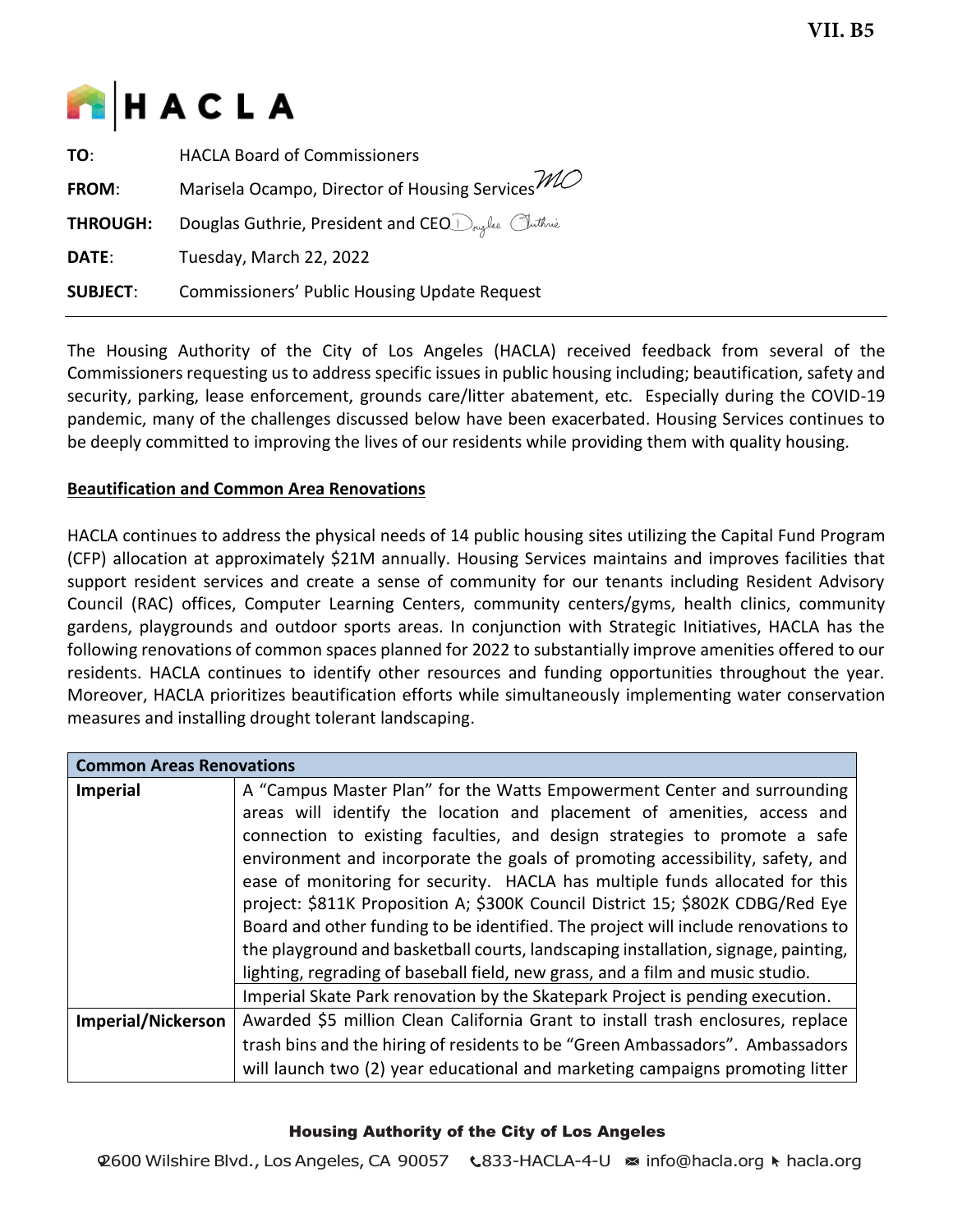|                       | reduction and quarterly beautifications at both sites (\$200K of these funds are   |  |  |
|-----------------------|------------------------------------------------------------------------------------|--|--|
|                       | allocated for five Asset Management scattered sites for trash abatement. An        |  |  |
|                       | additional \$5 million in these funds was awarded for a litter abatement program   |  |  |
|                       | and new parks at the new redeveloped Jordan location).                             |  |  |
| <b>Nickerson</b>      | Nickerson Green Space Renovation to include new playground space and               |  |  |
|                       | structures, picnic area, and walking paths. HACLA has multiple funds allocated     |  |  |
|                       | for this project \$650K Measure A; \$1.4 million private donation and leveraging   |  |  |
|                       | other funding sources. Also recently submitted a \$1.5 million Urban Greening      |  |  |
|                       | Grant application to further leverage the project.                                 |  |  |
|                       | Renovation of 2 Nickerson basketball courts by Project Backboard.                  |  |  |
| <b>Pueblo del Rio</b> | Renovation of the Pueblo del Rio Social Hall. \$770K Proposition A funds allocated |  |  |
|                       | to this project.                                                                   |  |  |
| Ramona                | Renovation of Alvarez Park "Green Connections Project". North East Trees (NET)     |  |  |
|                       | will plant 65 trees, install rain gardens and bioswales, an accessible ramp, low-  |  |  |
|                       | flow irrigation, and a walking path. Legacy LA will rehabilitate the playground    |  |  |
|                       | and play structures at the park.                                                   |  |  |
| <b>Mar Vista</b>      | Preliminary discussions with Kounkuey Design Initiative (KDI) to enhance Mar       |  |  |
|                       | Vista and Ballona Creek area. Proposed plans include on-site fitness equipment,    |  |  |
|                       | biofiltration systems, permeable paving, native drought tolerant landscaping,      |  |  |
|                       | and additional lighting. Project contingent on funding.                            |  |  |
| <b>William Mead</b>   | Substantial renovation of William Mead Computer lab, teen center and new           |  |  |
|                       | Dodger Dreamfield completed in 2021.                                               |  |  |

| <b>Beautification Projects (italicized is completed)</b> |                                                    |
|----------------------------------------------------------|----------------------------------------------------|
| <b>Avalon-Gonzaque</b>                                   | Paint, new windows, roofs, lights, signage and     |
|                                                          | trash enclosures                                   |
| <b>Estrada Courts:</b>                                   | New windows and trash enclosures                   |
| <b>Mar Vista Gardens</b>                                 | New Windows, paint, signage, and lighting          |
| <b>William Mead</b>                                      | Combined window rehabilitation and window          |
|                                                          | replacement. Due to planned redevelopment, the     |
|                                                          | entire replacement of a window was limited         |
|                                                          | based on need.                                     |
| <b>Pueblo del Rio</b>                                    | Paint, lights, signs, security doors, landscaping, |
|                                                          | roofs, new windows, trash enclosures, and          |
|                                                          | renovation of the social hall                      |

## **Safety and Security Efforts**

In late 2020, HACLA had a few break-ins in various locations and after conducting an assessment, adopted security measures including extended fencing, new security alarms and other upgrades. In 2021, HACLA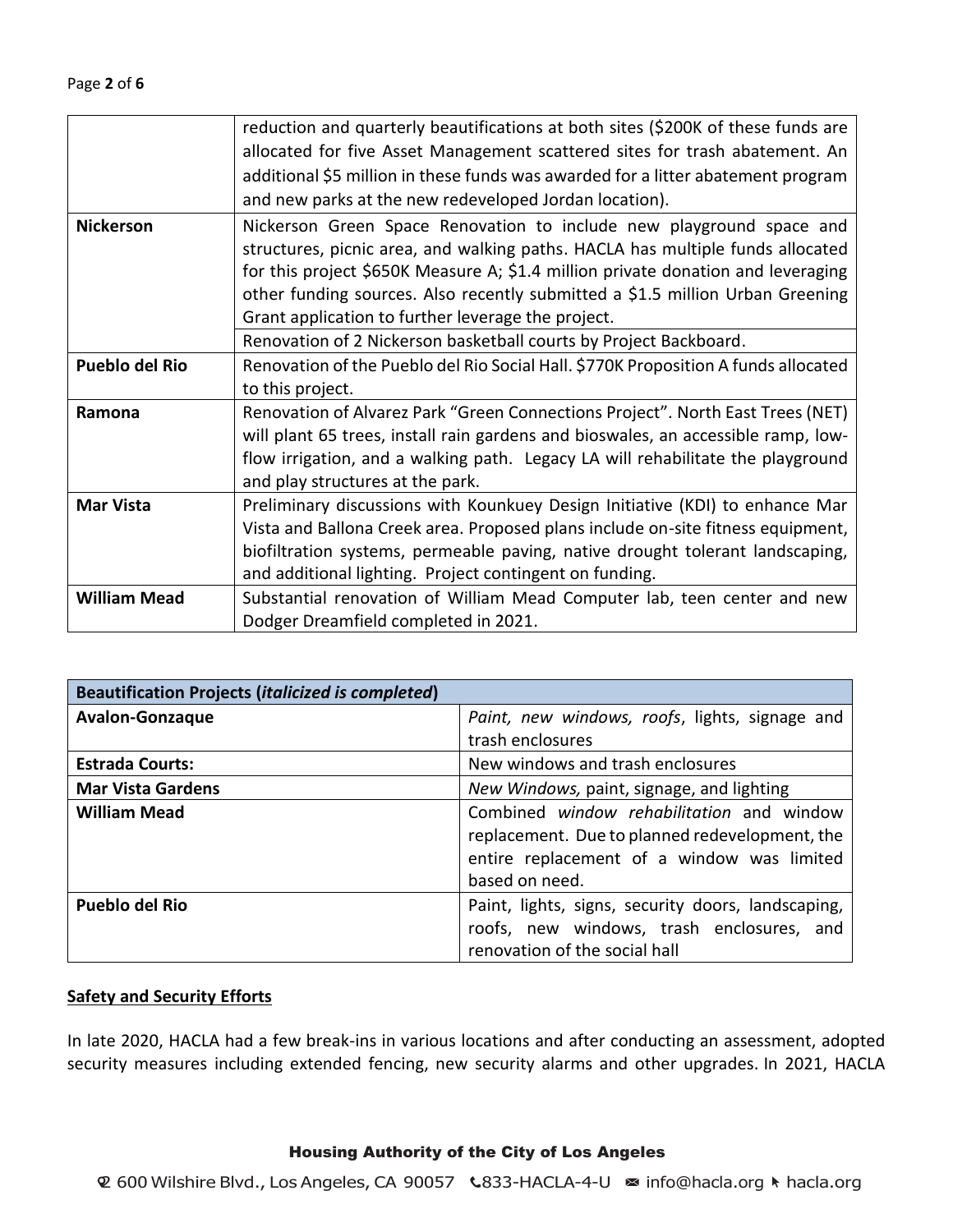## Page **3** of **6**

installed additional lighting and fencing at Pico and Pueblo del Rio and lighting at Nickerson, Avalon, Gonzaque, Imperial and Ramona. The majority of the additional lighting and fencing was installed in the maintenance and management office areas. Additionally, new alarm systems were installed at all sites at various locations such as maintenance yards, management offices, social halls, community rooms and RAC offices. These efforts have proven successful at mitigating break-ins.

For 2022, HACLA has allocated funding for additional security upgrades at various sites. The \$250,000 U.S. Department of Housing and Urban Development (HUD) Safety and Security Grant will fund the installation of additional cameras and lighting at Estrada, Imperial, Mar Vista, Nickerson and Pueblo del Rio. An additional \$600,000 in CFP funds will be utilized to install Los Angeles Department of Water and Power (DWP) lights at Avalon, Gonzaque, Imperial, Mar Vista, Pico, Pico, Pueblo del Rio, Ramona and as needed. Camera and lighting needs were identified by Community Safety Partnership, residents, site staff and HACLA investigators. Staff continues to routinely conduct light surveys in the evening to maintain appropriate lighting and report issues to DWP.

# **Community Safety Partnership Program**

The Community Safety Partnership (CSP) between HACLA and the Los Angeles Police Department (LAPD) focuses on improving public safety, fostering police-community relationships, enriching resident's quality of life and increasing community engagement. There are eight (8) developments with CSP: Avalon, Gonzaque, Pueblo del Rio, Imperial, Jordan, Nickerson, Ramona and San Fernando. There are seventy police officers and seven (7) supervising Sergeants that collaborate intricately with HACLA site staff on a daily basis. HACLA actively responds to daily issues identified by CSP officers including needs identified through the Community Safety Action Committee (CSAC) meetings and the development of a Crime Prevention Through Environmental Design (CPTED) planning tool. CPTED is utilized as a framework to focus on the premise that the effective use of public/private spaces can lead to a reduction in crime, reduction in calls to LAPD and an increase in the quality of life within a community. CPTED includes suggested improvements to lighting, security cameras, landscaping/fencing, speed bumps, parking etc. 2022 CPTED reports will be finalized soon. Additionally, CSAC meetings provide a useful forum for stakeholders to raise a number of site-specific issues relating to public safety. Some of the topics include brainstorming potential solutions to quality of life issues. A bi-weekly meeting is held between leadership at HACLA and CSP to further facilitate effective communication and follow-up.

## **Parking**

Currently Mar Vista and Avalon are the only sites that have at least one parking space per unit. Most of the public housing portfolio varies in the number of available parking spaces, from 53% available parking spaces versus units at Rancho San Pedro to a higher 92% at Gonzaque. Some of the parking challenges are alleviated with parking available on the city streets within the sites. Recognizing that parking is a challenge for our residents, in January 2022, HACLA staff met with representative from the Los Angeles Department of Transportation (LADOT), the Mayor's Office and CD15 to conduct a walk-through of Jordan, Gonzaque, Nickerson and Imperial to evaluate the possibility of establishing a Preferential Parking District Permit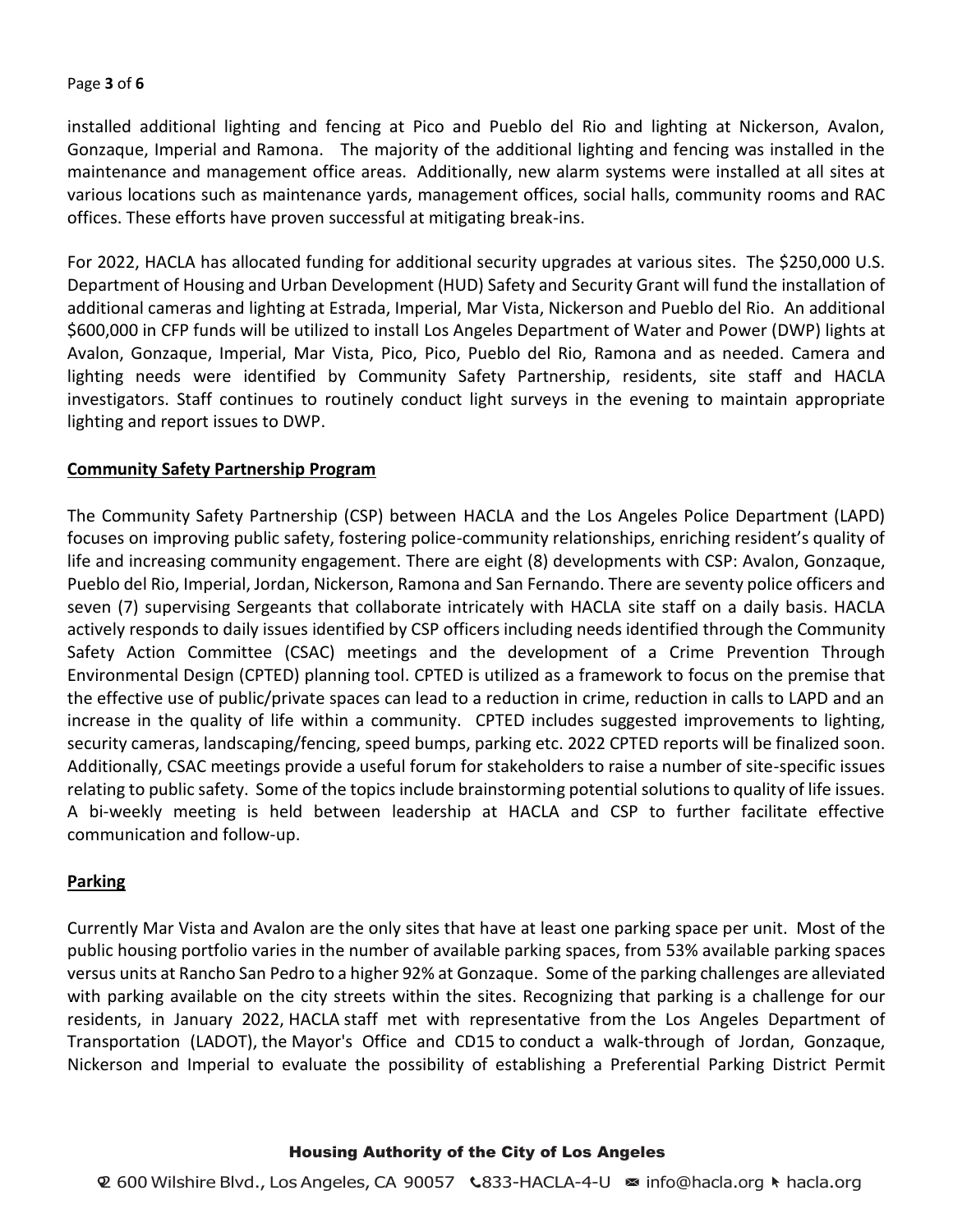## Page **4** of **6**

program. A Preferential Parking District is an area that has posted regulations limiting parking by vehicles without permits specific for that parking district in order to reduce the impact of non-resident parking. If this program was implemented in the future and effective, LADOT would enforce the parking in these city streets. LADOT is in the process of conducting a study to determine the feasibility of such a program in public housing sites as the program was not designed for communities such as HACLA's.

Additionally, HACLA performs regular parking enforcement at the sites in conjunction with CSP and LADOT. Residents are provided a warning before towing is conducted at the sites. Residents have been reminded that if they park in a red "emergency" zone or blue "accessibility" zone, they can be immediately towed. Residents and non-residents are also cited if they do not have a current parking permit on their automobile to park on HACLA property. As a courtesy, warning citations are also provided. HACLA continues to evaluate green space and available funding for the creation of additional parking.

# **Lease Enforcement**

Lease enforcement is an integral part of maintaining safe, quality housing for our residents. HACLA's last resort is eviction and our primary goal is to assist our residents and keep them housed. The legal team actively works with site staff and CSP to promote Lease compliance and enforcement. Staffing includes 2 unlawful detainer attorneys, 2 fraud investigators and one (1) paralegal. Fraud investigators review camera videos and collaborate with LAPD and site staff to investigate critical cases. Although the pandemic has slowed down court proceedings and investigations, we anticipate as the pandemic improves, processes will return to prepandemic levels.

Staffing is continuously being evaluated. For example, seeing the need for increased community engagement around security and crime at our sites, especially in Watts, a new Community Resource Specialist position was established and filled in early 2021. This staff has served successfully as a 24/7 liaison between HACLA, LAPD, and residents at various sites and the community at large, responding to incidents and facilitating peacekeeping activities. Additionally, a new Closed-Circuit Television (CCTV) Systems Coordinator was established this year, with recruitment currently in progress. This staff will, in collaboration with HACLA staff and outside partners, perform professional and analytical duties to support the efficiency and effectiveness of HACLA's CCTV and video surveillance systems.

Finally, site staff are an integral part of the strategy for Lease enforcement. Site staff consistently engage with the community via meetings, calls, flyers, monthly resident bulletins and appropriate signage. Residents are sent reminders and/or warning letters and perform or quit notices. Site staff also consistently and proactively conduct one-on-one meetings with families to counsel them and mitigate issues they are facing before it can lead to eviction.

# **Grounds Care**

Grounds care is critical in maintaining quality housing for residents. Especially during the pandemic, where households increasingly stayed home, the accumulation of trash has become a growing challenge. There is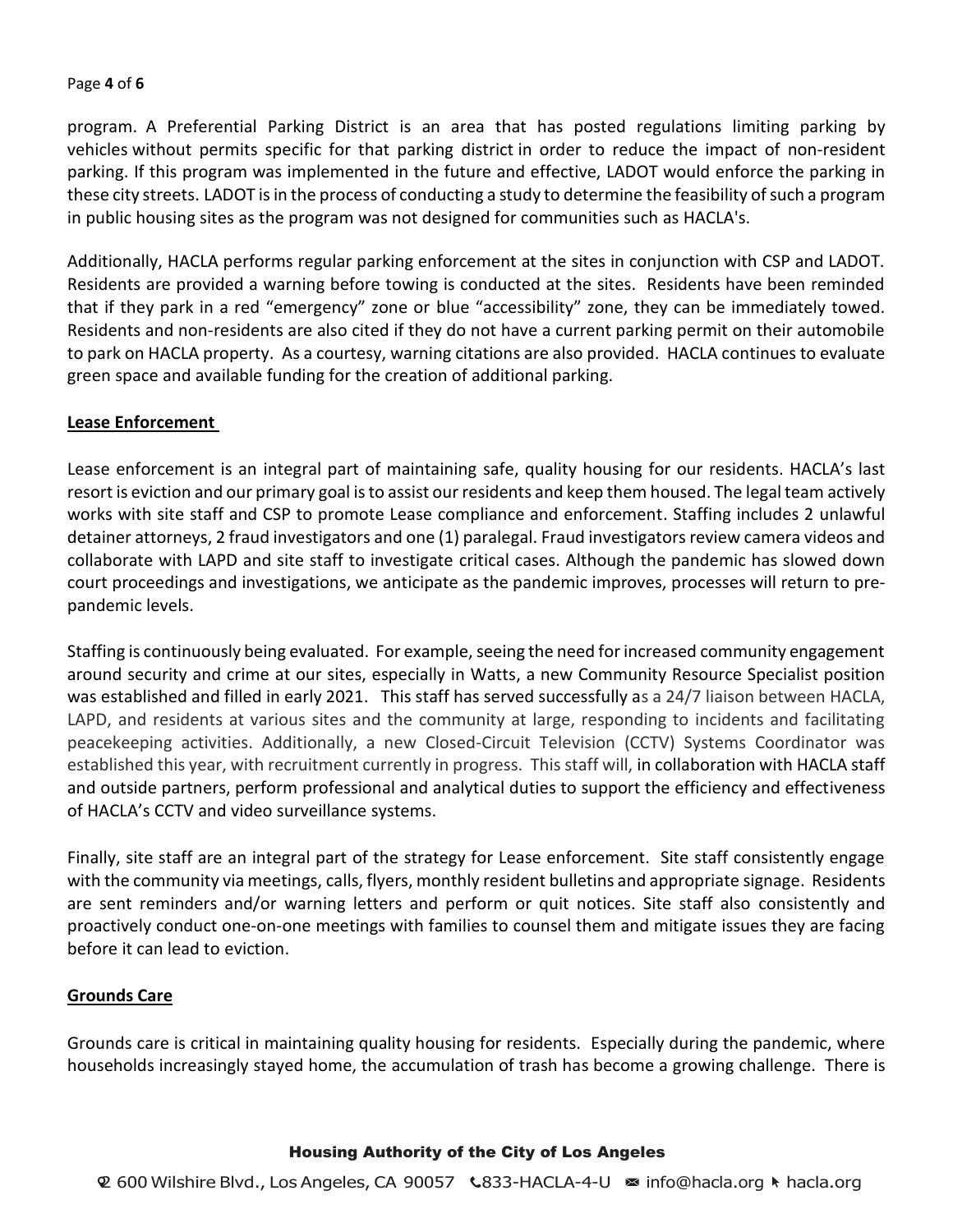### Page **5** of **6**

also excessive dumping of bulky items by non-residents.

- Best practices in ground care includes extensive community outreach and "buy-in", marketing campaigns, staffing and appropriate type of trash enclosures and pick-ups. To this end, HACLA has planned and prioritized new trash enclosures for Nickerson, Imperial, Pueblo del Rio, Avalon, Gonzaque and Estrada. Trash enclosures will eliminate the need to pull trash bins off the curb with a stinger truck on trash day, which will provide staff more time for litter abatement. The project will also improve ADA accessibility of the sidewalks and beautify each area. Additionally, the Green Ambassador program at Nickerson and Imperial will improve community outreach. Staff will continue to conduct meetings with residents to address the trash issue including a reminder that illegal dumping is a Lease violation and that they can schedule bulky item pick-ups with the City of Los Angeles Department of Sanitation (LASAN). Residents can report illegal dumping by contacting 311.
- On a daily basis, maintenance and ground staff remove outside dumping and litter from around trash stations, parking lots, streets, playgrounds, and grounds. Staff mows lawns, edges/prunes and trims vegetation usually weekly at various sites. Staff also conducts repairs and improvements of the grounds such as mitigating erosion, seeding etc. For 2022, 2 maintenance workers were added to Avalon/Gonzaque and Pueblo del Rio to improve litter abatement. We continue to evaluate staffing on an annual basis. The Work Source Center will manage a summer program that will place youth at various sites to assist in these efforts.
- As part of grounds care, site staff conducts ongoing education and enforcement of the Gardening Guidelines (Guidelines). All new tenants receive a copy and sign the Guidelines at the time they execute other leasing documents. HACLA recognizes that often times Lease regulations for residents can be cumbersome and we strive to provide tenants flexibility where practical including the opportunity to personalize their unit areas. Guidelines were established in 2017 after a few years of HACLA meeting with advocates, resident leaders and residents. The Guidelines allow and provide limits regarding planting in shrub beds, and keeping potted plants. Staff continues to enforce these Guidelines and to limit encroachment of resident items to common spaces.

# **Trash Pickup Frequency by the City of Los Angeles Department of Sanitation**

LASAN picks up trash at the public housing sites at least 2 times a week. The Cooperation Agreement between HACLA and the City of Los Angeles establishes the provision of city services, including refuse collection (LA Administrative Code Division 8 Chapter 6). Fees charges to residences (including those residing in HACLA) for services by LASAN are based on City Municipal Codes (LAMC 66.41).

Residents are charged the fee directly for refuse service via their Los Angeles Department of Water and Power (LADWP) bill and are provided a monthly "allowance" by HUD to cover these costs as part of the rent calculation. HUD does not compensate PHAs for trash service in the funding formulas as it does for other utilities.